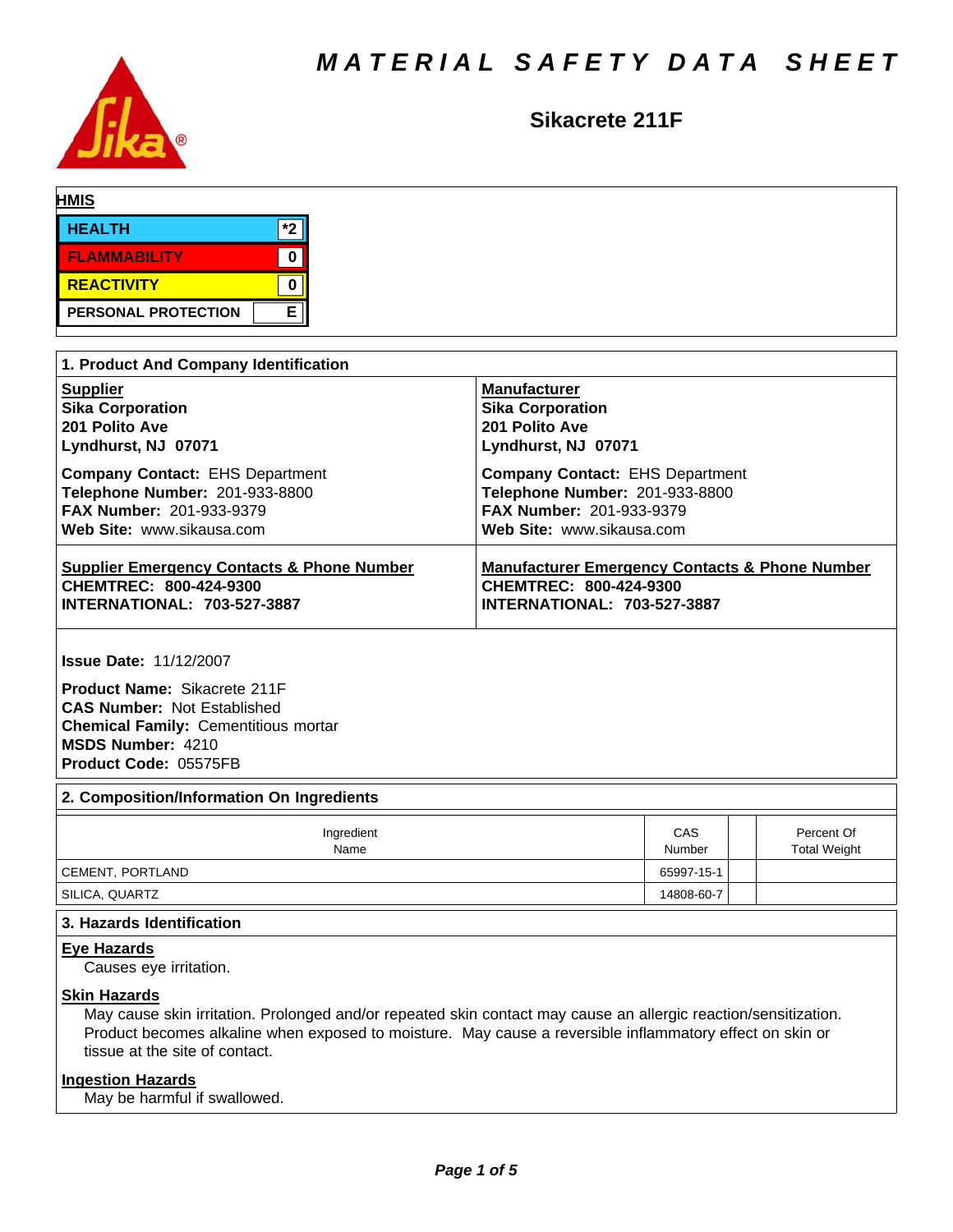# *MATERIAL SAFETY DATA SHEET*

# Sikacrete 211F

# **3. Hazards Identification - Continued**

#### **Inhalation Hazards**

Breathing dust may cause nose, throat or lung irritation. Respirable crystalline silica can cause silicosis, a fibrosis (scarring) of the lungs. Silicosis may be progressive.

#### **4.First AidMeasures**

#### **Eye**

In case of contact, hold eyelids apart and immediately flush eyes with plenty of tepid water for at least 15 minutes. Get medical attention immediately if irritation develops and persists.

#### **Skin**

In case of contact, immediately flush skin with soap and plenty of tepid water for at least 15 minutes. Get medical attention immediately if irritation (redness, rash, blistering) develops and persists.

#### **Ingestion**

If swallowed, do not induce vomiting unless directed to do so by medical personnel. If victim is fully conscious, give one or two cups of water or milk to drink. Seek medical attention immediately.

#### **Inhalation**

Remove to fresh air. If not breathing, give artificial respiration, seek medical attention.

# **5. Fire Fighting Measures**

**Flash Point:** N/A°F **Lower Explosive Limit:** N/AV **Upper Explosive Limit:** N/AV

# **Fire And Explosion Hazards**

None known

#### **Extinguishing Media**

Use the appropriate extinguishing media for the surrounding fire.

#### **Fire Fighting Instructions**

In the event of a fire, firefighters should wear full protective clothing and NIOSH-approved self-contained breathing apparatus with a full facepiece operated in the pressure demand or other positive pressure mode.

#### **6. Accidental Release Measures**

Avoid release to the environment. Using appropriate personal protective equipment (PPE), shovel material into waste containers taking care to minimize dust. Dampen if necessary to control dust. Vacuum clean dust with equipment fitted with High Efficiency Particulate Air (HEPA) filters.

# **7. Handling And Storage**

# **Handling And Storage Precautions**

Keep out of reach of children. Keep containers tightly closed.

# **Work/Hygienic Practices**

Wash thoroughly with soap and water after handling.

#### **8. Exposure Controls/Personal Protection**

# **Engineering Controls**

Use of a system of local and/or general exhaust is recommended to keep employee below applicable exposure limits. Refer to the current edition of "Industrial Ventilation: A Manual of Recommended Practice" published by the American Conference of Governmental Industrial Hygienists for information on the design, installation, use, and maintenance of exhaust systems.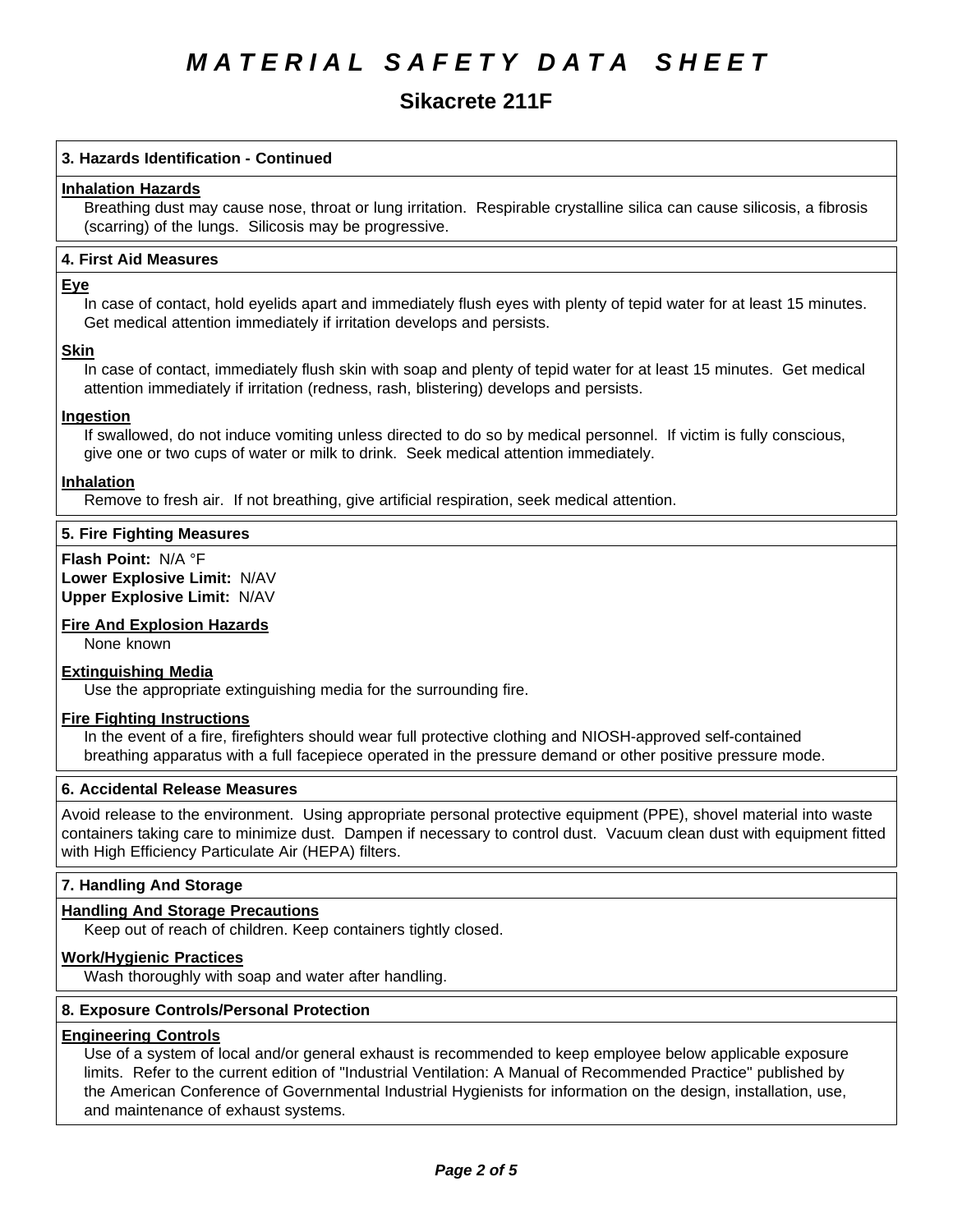# **Sikacrete 211F**

# **8. Exposure Controls/Personal Protection - Continued**

#### **Eye/Face Protection**

Safety glasses with side shields or goggles.

#### **Skin Protection**

Lab coat or other work clothing to prevent skin exposure (Long sleeve shirt and long pants). Launder before reuse.

# **Respiratory Protection**

A respirator protection program that meets 29 CFR 1910.134 requirement must be followed whenever workplace conditions warrant a respirator's use. In areas where the Permissible Exposure Limits are exceeded, use a properly fitted NIOSH-approved respirator.

#### **Ingredient(s) - Exposure Limits**

CEMENT, PORTLAND ACGIHTLV-TWA-10 mg/m3 OSHA PEL-TWA - 15 mg/m3 (total dust) OSHA PEL - TWA - 5 mg/m3 (respirable dust) SILICA, QUARTZ ACGIH TLV-TWA 0.05 mg/m3 OSHA PEL-TWA 30/%SiO2+2 mg/m3 OSHA PEL-TWA 10/%SiO2+2 mg/m3 OSHA PEL-TWA 250/%SiO+5 mppcf

NUISANCE DUST

ACGIH TLV-TWA: 10 mg/m3 Total Dust ACGIH TLV-TWA: 5 mg/m3 Respirable Dust OSHA PEL-TWA: 15 mg/m3 Total Dust OSHA PEL-TWA: 5 mg/m3 Respirable Fraction

# **9. PhysicalAnd Chemical Properties**

# **Appearance**

Gray to Gray-Brown Powder

# **Odor**

**Odorless** 

**Chemical Type:** Mixture **Physical State:** Solid **Specific Gravity:** N/AV **Percent VOCs:** 0% **Packing Density:** N/AV **Vapor Density: > Air Solubility: Slight Evaporation Rate:** N/AV

#### **10. Stability And Reactivity**

**Stability: Stable Hazardous Polymerization: Will not occur** 

# **Conditions To Avoid (Stability)**

Contact of silica with powerful oxidizing agents such as fluorine, chlorine, trifluoride, manganese trixoide, oxygen difluoride, may cause fires. Upon direct contact with water, material will harden.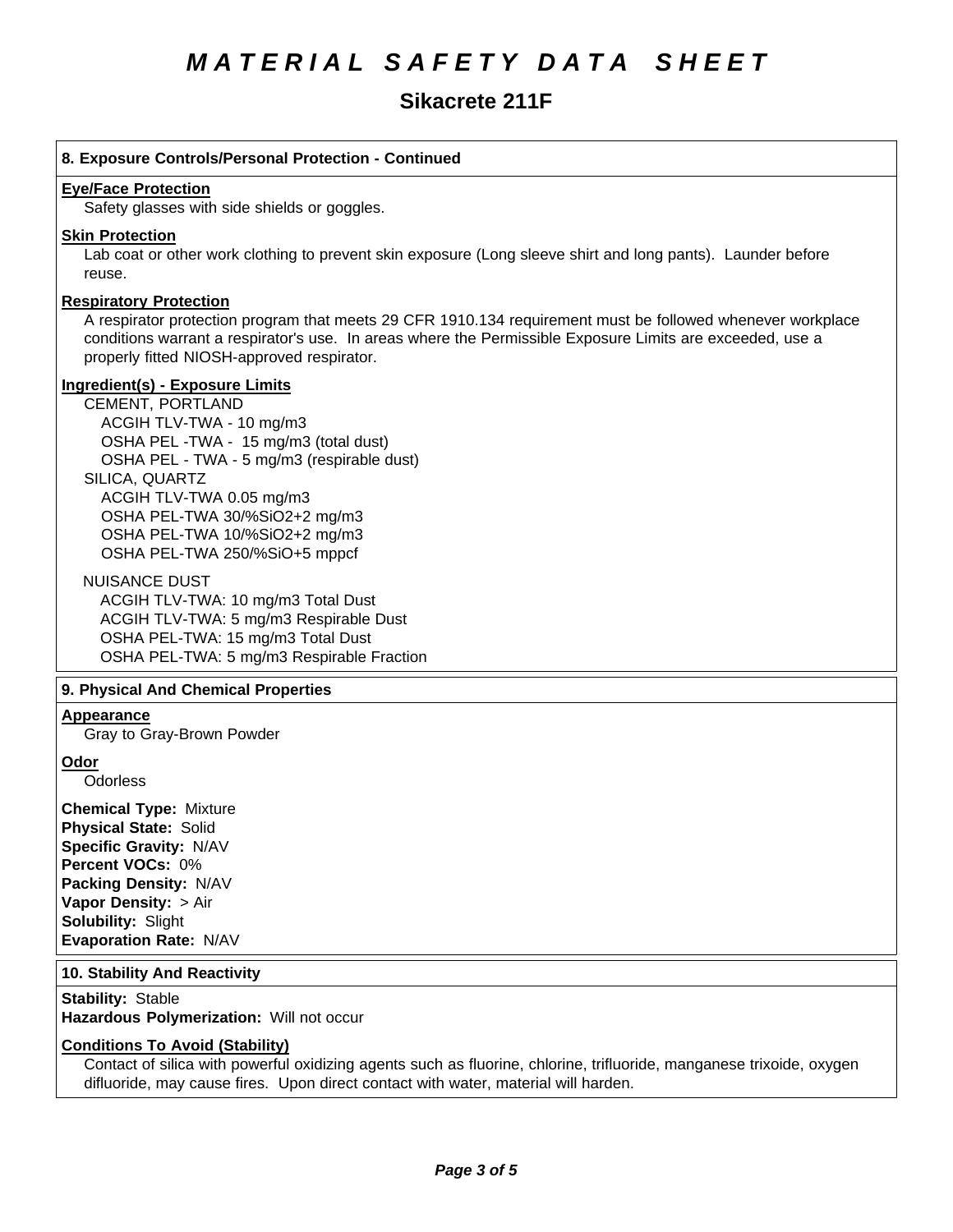# *MATERIAL SAFETY DATA SHEET*

# **Sikacrete 211F**

# **10. Stability And Reactivity - Continued**

#### **Incompatible Materials**

None Known

#### **Hazardous Decomposition Products**

Silica will dissolve in hydroflouric acid and produce a corrosive gas - silicon tetraflouride.

# **Conditions To Avoid (Polymerization)**

Will not occur

# **11. Toxicological Information**

# **Ingredient(s) - Carginogenicity**

SILICA, QUARTZ

NTP - Listed On The National Toxicology Program Listed In The IARC Monographs

# **12. Ecological Information**

No Data Available...

# **13. Disposal Considerations**

Dispose in accordance with applicable federal, state and local government regulations. Waste generators must determine whether a discarded material is classified as a hazardous waste. USEPA quidelines for the classification determination are listed in 40 CFR Parts 261.3. Additionally, waste generators must consult state and local hazardous waste regulations to ensure complete and accurate classification.

# **14. Transport Information**

# **Proper Shipping Name**

Not regulated by the USDOT.

# **15. Regulatory Information**

# **U.S. Regulatory Information**

All ingredients of this product are listed or are excluded from listing under the U.S. Toxic Substances Control Act (TSCA) Chemical Substance Inventory.

#### **SARA Hazard Classes**

Acute Health Hazard Chronic Health Hazard

# **State Regulations**

WARNING: This product contains a chemical known to the State of California to cause cancer, birth defects, or other reproductive harm.

#### **Ingredient(s) - State Regulations**

SILICA, QUARTZ New Jersey - Workplace Hazard Pennsylvania - Workplace Hazard California - Proposition 65 Massachusetts - Hazardous Substance

# **16. Other Information**

No Data Available...